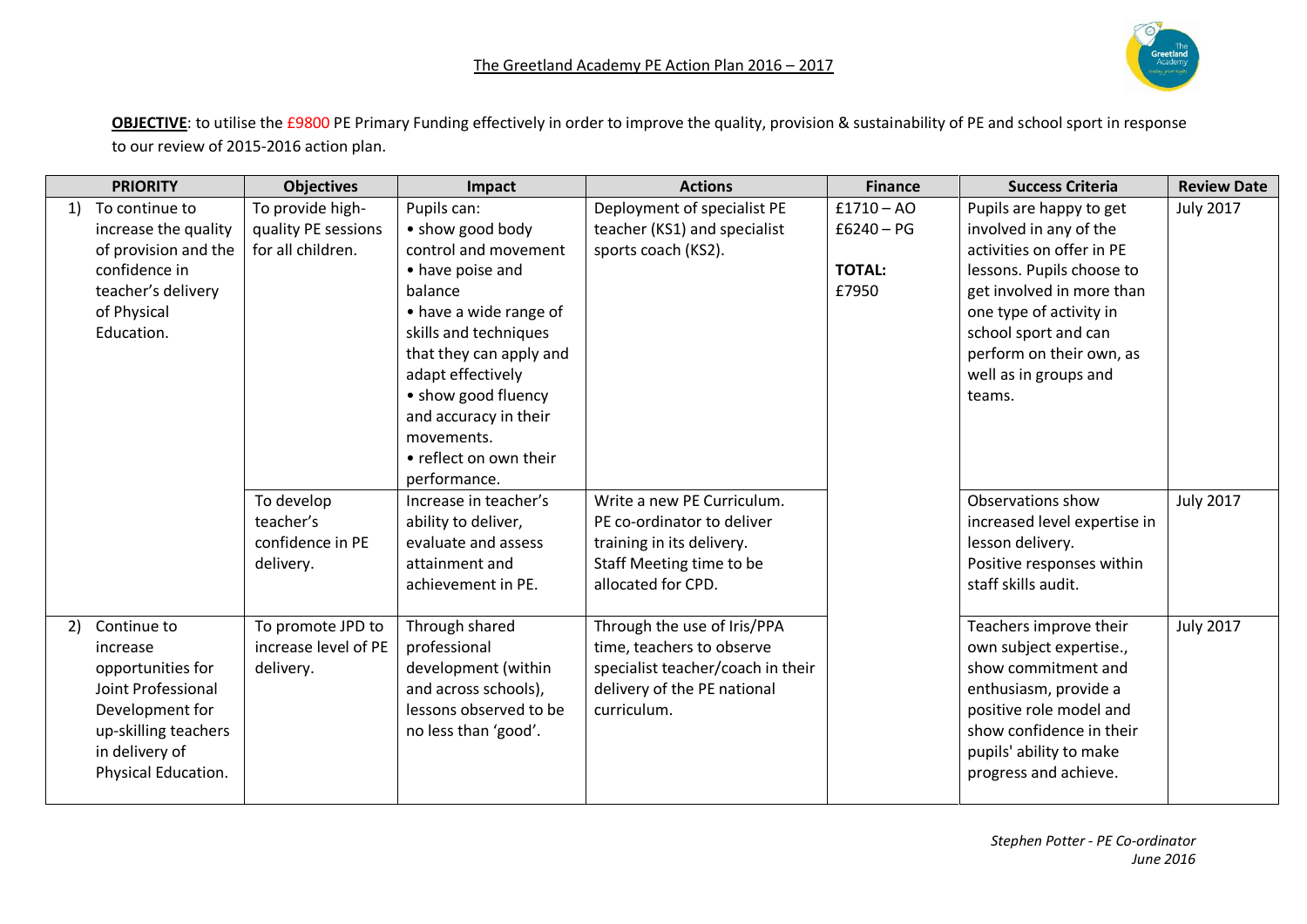|    | <b>PRIORITY</b>                                                                                                                                         | <b>Objectives</b>                                                                                            | Impact                                                                                                                                                                                                                                                       | <b>Actions</b>                                                                                                                                                                                                                                                                                                                                  | <b>Finance</b>                            | <b>Success Criteria</b>                                                                                                                                                                                                                                                                                                                         | <b>Review Date</b> |
|----|---------------------------------------------------------------------------------------------------------------------------------------------------------|--------------------------------------------------------------------------------------------------------------|--------------------------------------------------------------------------------------------------------------------------------------------------------------------------------------------------------------------------------------------------------------|-------------------------------------------------------------------------------------------------------------------------------------------------------------------------------------------------------------------------------------------------------------------------------------------------------------------------------------------------|-------------------------------------------|-------------------------------------------------------------------------------------------------------------------------------------------------------------------------------------------------------------------------------------------------------------------------------------------------------------------------------------------------|--------------------|
| 3) | Further develop<br>pupils<br>understanding that<br>PE and sport are an<br>important part of a<br>healthy, active<br>lifestyle.                          | To know how<br>participation in PE<br>and sport<br>contributes to a<br>balanced healthy,<br>active lifestyle | Pupils can describe how<br>each physical activity<br>they get involved in<br>affects their fitness,<br>health and feelings<br>about themselves.<br>Pupils are able to<br>explain how the school<br>helps them to maintain<br>a healthy, active<br>lifestyle. | To develop the schools 'Healthy<br>Week' and include a physical<br>fitness element to it.                                                                                                                                                                                                                                                       | £200                                      | Pupils have an awareness<br>of their maximum and<br>resting heart rate which<br>links to their health and<br>fitness.                                                                                                                                                                                                                           | <b>July 2017</b>   |
| 4) | Future-proofing<br>high quality<br><b>Physical Education</b><br>delivery through<br>engagement and<br>development of<br>recently qualified<br>teachers. | To develop PE<br>subject leaders of<br>the future.                                                           | Improve knowledge of<br>how to work with young<br>people of different ages.<br>Raise aspirations and<br>increase their<br>determination to make<br>progress and succeed.<br>Improve subject<br>expertise.                                                    | Use of Iris/observing specialists<br>in order to:<br>• support and develop teachers<br>to enable pupils to achieve<br>• use the information from<br>monitoring and evaluating<br>the impact of PE and school<br>sport to ensure the<br>school's vision is met<br>• celebrate pupils'<br>achievements so that they feel<br>successful and valued | Costs covered<br>internally.              | Recognise what PE and<br>school sport can achieve<br>for each pupil and the<br>whole school. High<br>expectations of what<br>individual pupils and the<br>whole school can achieve<br>in and through PE and<br>school sport. Teachers (and<br>pupils) can explain the<br>value of PE and school<br>sport to learning, health<br>and well-being. | <b>July 2017</b>   |
| 5) | Continuing to<br>ensure out-of-<br>school-hours<br>sporting<br>opportunities are<br>available for<br>targeted groups.                                   | To utilise school<br>facilities for<br>intra/inter school<br>competition.                                    | Recognise how<br>competitive school<br>sport prepares pupils<br>for involvement in<br>sports clubs as a junior<br>and beyond school age.                                                                                                                     | Creation of leagues /<br>tournaments to be hosted at<br>The Greetland Academy from<br>gap analysis of current<br>opportunities across the<br>Brooksbank Family of Schools.                                                                                                                                                                      | £100 for<br>purchase of<br>cups/trophies. | High percentages of pupil<br>involvement in competitive<br>sport.<br>High number of other<br>schools accessing our<br>facilities for competitive<br>sport.                                                                                                                                                                                      | <b>July 2017</b>   |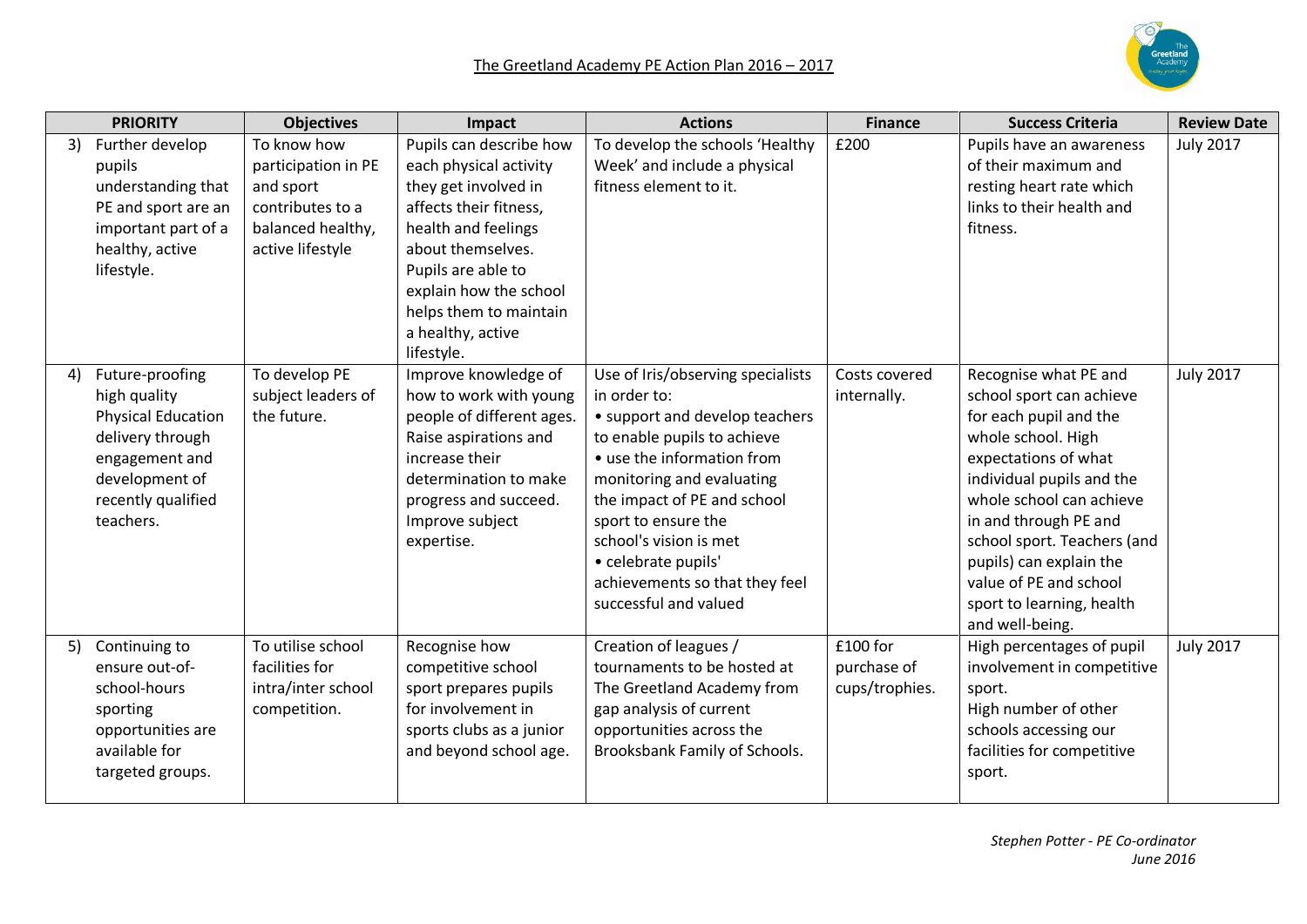

| 6) | Continuation of<br>high quality PE<br>through well-<br>resourced lessons.                                                                                                              | To provide<br>teachers & children<br>with quality<br>equipment for PE<br>lessons.                                                    | Children experience<br>quality sport and<br>physical activity within<br>school.                                       | Purchase new sports equipment<br>following an inventory of<br>current KS2 equipment.                                                             | £200 (+£200 for<br>field markings) | New equipment is used to<br>open opportunities for a<br>wider range of high quality<br>PE.                                                               | <b>July 2017</b> |
|----|----------------------------------------------------------------------------------------------------------------------------------------------------------------------------------------|--------------------------------------------------------------------------------------------------------------------------------------|-----------------------------------------------------------------------------------------------------------------------|--------------------------------------------------------------------------------------------------------------------------------------------------|------------------------------------|----------------------------------------------------------------------------------------------------------------------------------------------------------|------------------|
| 7) | Encourage the<br>quality of provision<br>of play at break and<br>lunch times.                                                                                                          | To provide children<br>with opportunities<br>to play a wider<br>range of sport<br>related activities at<br>break and lunch<br>times. | Children build resilience<br>and increase<br>participation in physical<br>activity through self-<br>directed games.   | Purchase new sport equipment<br>for break and lunch times.                                                                                       | £150                               | Equipment is available for<br>children to play with at<br>break and lunch times on a<br>daily basis.                                                     | <b>July 2017</b> |
| 8) | Increase the<br>provision and<br>quality of extra-<br>curricular sport.                                                                                                                | To offer gifted and<br>talented pupils the<br>opportunity to<br>further develop<br>their talents.                                    | Pupil's build confidence<br>and self-esteem by<br>having additional time<br>to practice their talents.                | Hire sports specialists to run<br>sports clubs throughout the<br>year. X4                                                                        | £600                               | Pupils complete in intra<br>school competitions.                                                                                                         | <b>July 2017</b> |
| 9) | To align with the<br>government's new<br>obesity strategy for<br>17/18, increased<br>the amount of<br>deliberate physical<br>activity per day<br>during lunchtimes<br>and break times. | New playground<br>markings outlining<br>a route for the 1k-<br>a-day challenge.                                                      | Collectively, children are<br>encouraged to take part<br>in approximately 30<br>minutes vigorous<br>activity per day. | Plan and deliver new<br>playground markings.<br>Introduce the new scheme to<br>KS <sub>2</sub> .<br>Create a monitoring board for<br>each class. | £400                               | A weekly class record is<br>kept and celebrated in<br>celebration assemblies.<br>Each class has a system in<br>place to record each child's<br>progress. | <b>July 2017</b> |